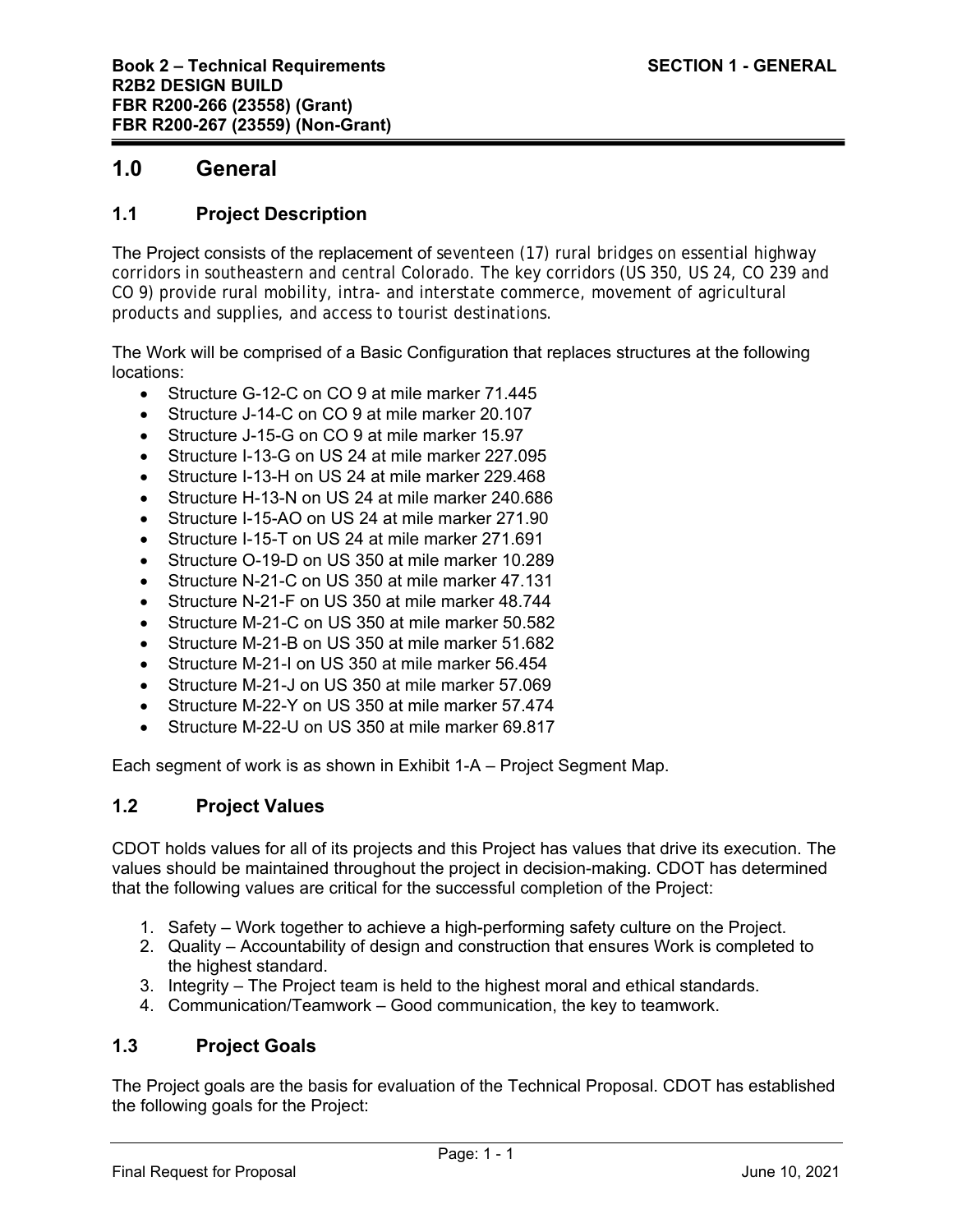### 1. **Maximize project scope and improvements within the project budget and schedule**

- A. Provide solutions to complete the Project's Basic Configuration and AREs.
- B. Maximize the integration of the Project Goals and Values

### 2. **Minimize project delivery time**

- A. Ensure that obligation and completion dates meet or beat the statutory requirements.
- B. Balance the cost and time, while delivering the project within budget.

# 3. **Minimize inconvenience to the traveling public during construction**

- A. No full-closures of highways.
- B. Develop an approach to managing traffic that minimizes travel times

#### 4. **Maximize new structure service life**

A. Provide design and construction strategies that will be used to extend the service life of the replaced structures.

### **1.4 Environmental Compliance**

US 350, US 24, and CO 9 within the Project limits of each structure site (2000 feet upstream and downstream of each structure approach and departure within CDOT ROW limits) have been evaluated through categorical exclusion (CATEX) that supports a decision not to conduct additional environmental review, and satisfies the requirements of NEPA.

This Project and Work shall be conformance with NEPA documents in addition the Project and Work shall not preclude anything required as part of these documents. Mitigation measures identified in Book 2 and the NEPA documents needed in response to Project impacts, shall be implemented within the Project and Work. No Project mitigation measure resultant of the Project or Work shall be deferred to a future project.

# **1.5 Basic Configuration**

The following describes the Basic Configuration for each segment of the Work for this Project within the Right-of-Way and established Temporary Easements.

### **1.5.1 CO 9 Structure G-12-C**

- Reconstruction of CO 9 Roadway and Structure G-12-C
- As a two-lane arterial with 12-foot lanes and 8-foot outside shoulders
- Roadway transition to the structure including roadway widening, new bridge railing, and guardrail
- Construction of additional items including but not limited to: retaining walls, signing, striping, landscaping, utility relocations
- The Contractor shall raise, remove, and dispose of all structures and obstructions at this location

### **1.5.2 CO 9 Structure J-14-C**

Reconstruction of CO 9 Roadway and Structure J-14-C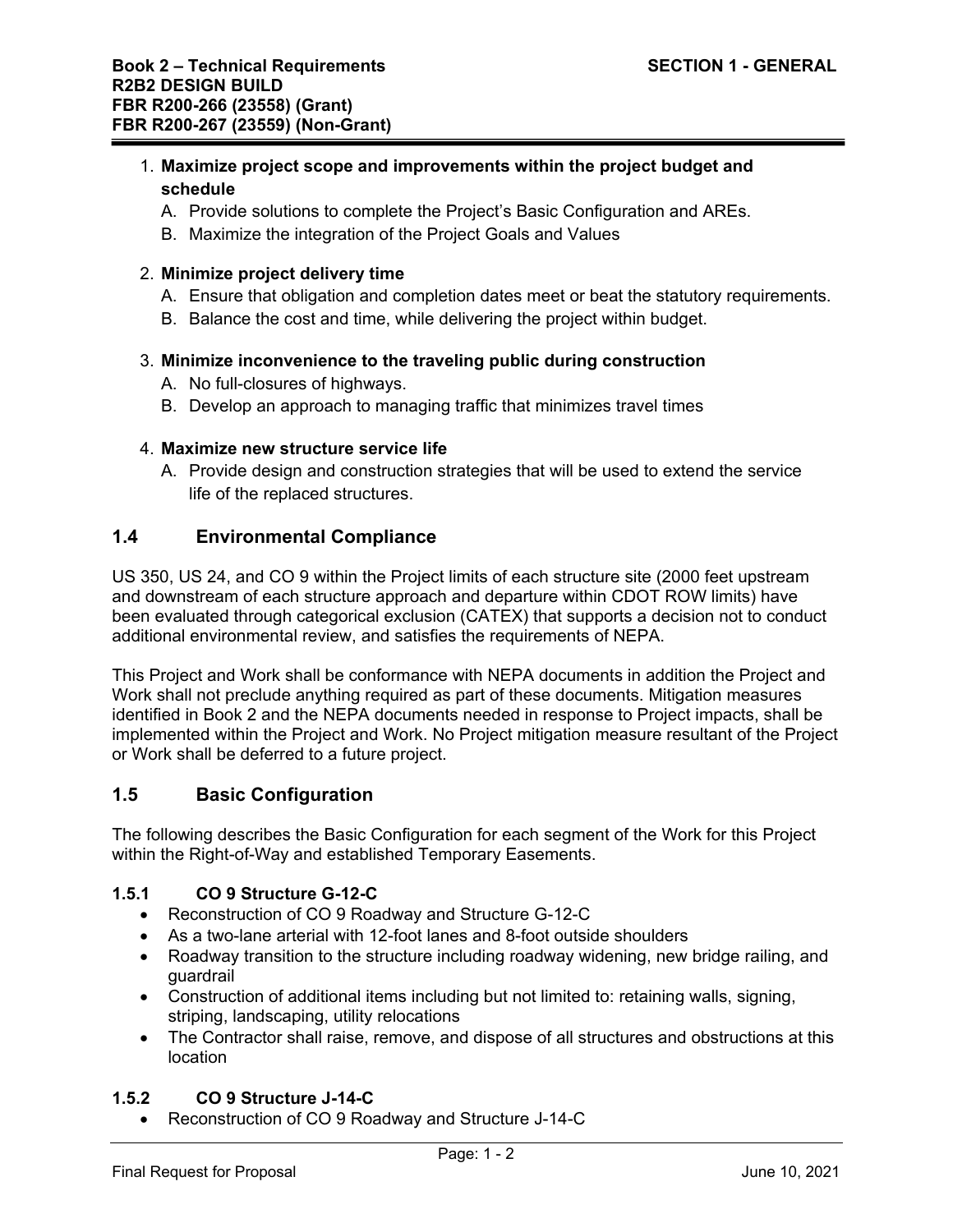- As a two-lane arterial with 12-foot lanes and 6-foot outside shoulders with a paved 2-foot guardrail offset
- Roadway transition to the structure including roadway widening, new bridge railing, and guardrail
- Construction of additional items including but not limited to: retaining walls, signing, striping, landscaping, utility relocations
- The Contractor shall raise, remove, and dispose of all structures and obstructions at this location

# **1.5.3 CO 9 Structure J-15-G**

- Reconstruction of CO 9 Roadway and Structure J-15-G
- As a two-lane arterial with 12-foot lanes and 6-foot outside shoulders with a paved 2-foot guardrail offset
- Roadway transition to the structure including roadway widening, new bridge railing, and guardrail
- Construction of additional items including but not limited to: retaining walls, signing, striping, landscaping, utility relocations
- The Contractor shall raise, remove, and dispose of all structures and obstructions at this location

# **1.5.4 US 24 Structure I-13-G**

- Reconstruction of US 24 Roadway and Structure I-13-G
- As a two-lane arterial with 12-foot lanes and 8-foot outside shoulders
- Roadway transition to the structure including roadway widening, new bridge railing, and guardrail
- Construction of additional items including but not limited to: retaining walls, signing, striping, landscaping, utility relocations
- The Contractor shall raise, remove, and dispose of all structures and obstructions at this location

# **1.5.5 US 24 Structure I-13-H**

- Reconstruction of US 24 Roadway and Structure I-13-H
- As a two-lane arterial with 12-foot lanes and 6-foot outside shoulders with a paved 2-foot guardrail offset
- Roadway transition to the structure including roadway widening, new bridge railing, and guardrail
- Construction of additional items including but not limited to: retaining walls, signing, striping, landscaping, utility relocations
- The Contractor shall raise, remove, and dispose of all structures and obstructions at this location

# **1.5.6 US 24 Structure H-13-N**

- Reconstruction of US 24 Roadway and Structure H-13-N
- As a two-lane arterial with 12-foot lanes and 8-foot outside shoulders
- Roadway transition to the structure including roadway widening, new bridge railing, and guardrail
- Construction of additional items including but not limited to: retaining walls, signing, striping, landscaping, utility relocations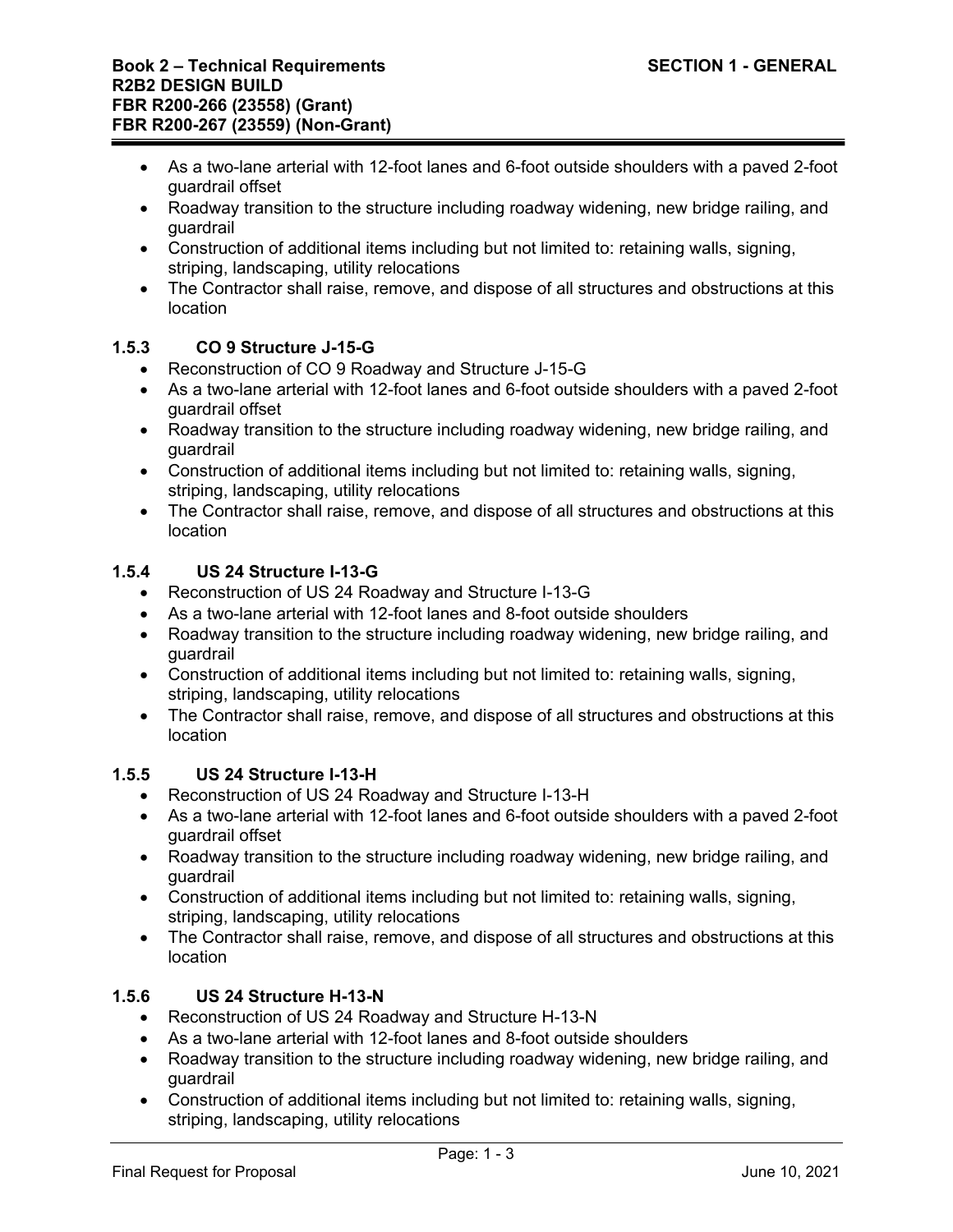The Contractor shall raise, remove, and dispose of all structures and obstructions at this location

## **1.5.7 US 24 Structure I-15-AO**

- Reconstruction of US 24 Roadway and Structure I-15-AO
- As a two-lane arterial with 12-foot lanes and 8-foot outside shoulders
- Roadway transition to the structure including roadway widening, new bridge railing, and guardrail
- Construction of additional items including but not limited to: retaining walls, signing, striping, landscaping, utility relocations
- The Contractor shall raise, remove, and dispose of all structures and obstructions at this location

# **1.5.8 US 24 Structure I-15-T**

- Reconstruction of US 24 Roadway and Structure I-15-T
- As a two-lane arterial with 12-foot lanes and 8-foot outside shoulders
- Roadway transition to the structure including roadway widening, new bridge railing, and guardrail
- Construction of additional items including but not limited to: retaining walls, signing, striping, landscaping, utility relocations
- The Contractor shall raise, remove, and dispose of all structures and obstructions at this location

### **1.5.9 US 350 Structure O-19-D**

- Reconstruction of US 350 Roadway and Structure O-19-D
- As a two-lane arterial with 12-foot lanes and 6-foot outside shoulders with a paved 2-foot guardrail offset
- Roadway transition to the structure including roadway widening, new bridge railing, and guardrail
- Construction of additional items including but not limited to: retaining walls, signing, striping, landscaping, utility relocations
- The Contractor shall raise, remove, and dispose of all structures and obstructions at this location

### **1.5.10 US 350 Structure N-21-C**

- Reconstruction of US 350 Roadway and Structure N-21-C
- As a two-lane arterial with 12-foot lanes and 6-foot outside shoulders with a paved 2-foot guardrail offset
- Roadway transition to the structure including roadway widening, new bridge railing, and guardrail
- Construction of additional items including but not limited to: retaining walls, signing, striping, landscaping, utility relocations
- The Contractor shall raise, remove, and dispose of all structures and obstructions at this location

### **1.5.11 US 350 Structure N-21-F**

Reconstruction of US 350 Roadway and Structure N-21-F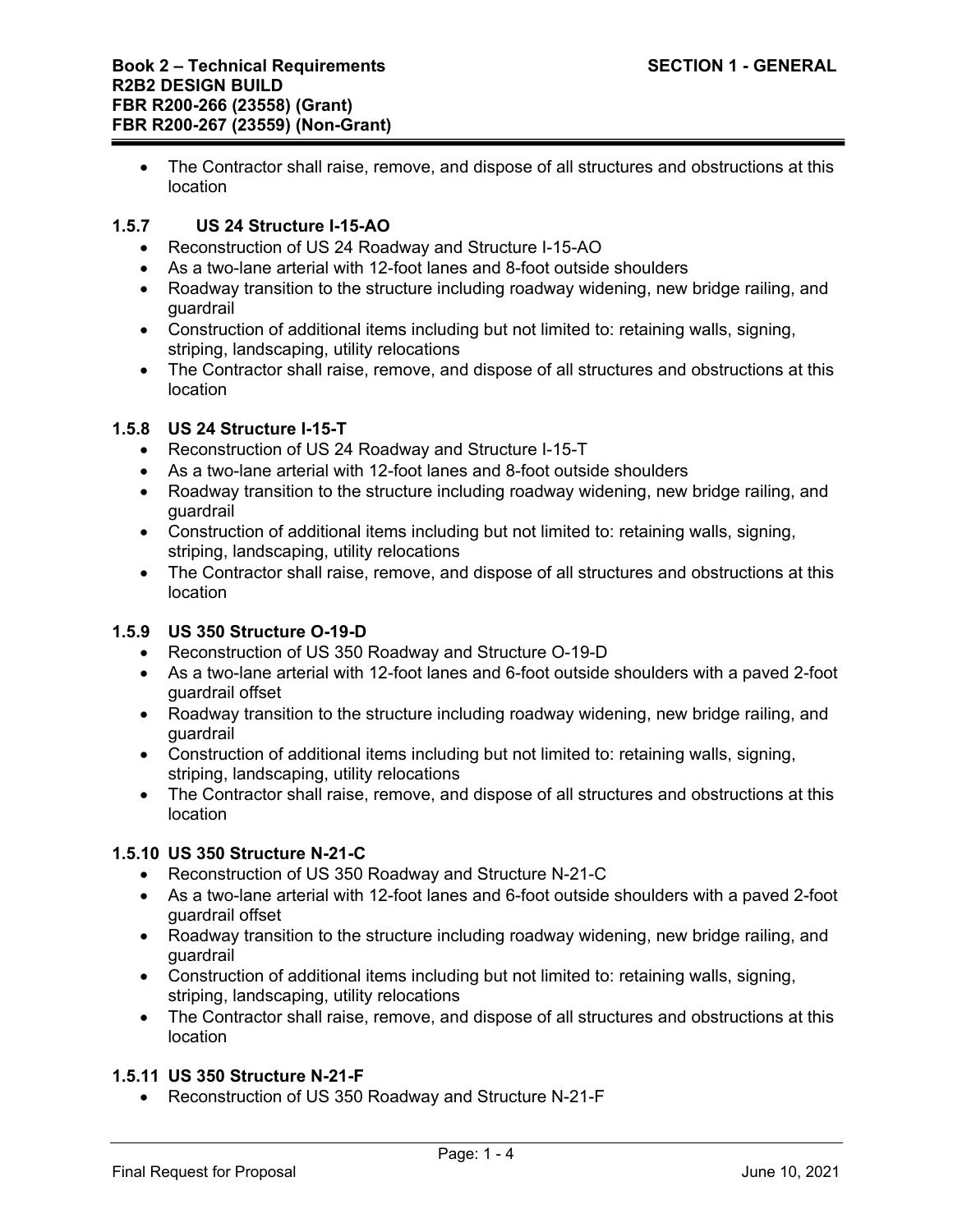- As a two-lane arterial with 12-foot lanes and 6-foot outside shoulders with a paved 2-foot guardrail offset
- Roadway transition to the structure including roadway widening, new bridge railing, and guardrail
- Construction of additional items including but not limited to: retaining walls, signing, striping, landscaping, utility relocations
- The Contractor shall raise, remove, and dispose of all structures and obstructions at this location

# **1.5.12 US 350 Structure M-21-C**

- Reconstruction of US 350 Roadway and Structure M-21-C
- As a two-lane arterial with 12-foot lanes and 6-foot outside shoulders with a paved 2-foot guardrail offset
- Roadway transition to the structure including roadway widening, new bridge railing, and guardrail
- Construction of additional items including but not limited to: retaining walls, signing, striping, landscaping, utility relocations
- The Contractor shall raise, remove, and dispose of all structures and obstructions at this location

# **1.5.13 US 350 Structure M-21-B**

- Reconstruction of US 350 Roadway and Structure M-21-B
- As a two-lane arterial with 12-foot lanes and 6-foot outside shoulders with a paved 2-foot guardrail offset
- Roadway transition to the structure including roadway widening, new bridge railing, and guardrail
- Construction of additional items including but not limited to: retaining walls, signing, striping, landscaping, utility relocations
- The Contractor shall raise, remove, and dispose of all structures and obstructions at this location

# **1.5.14 US 350 Structure M-21-I**

- Reconstruction of US 350 Roadway and Structure M-21-I
- As a two-lane arterial with 12-foot lanes and 6-foot outside shoulders with a paved 2-foot guardrail offset
- Roadway transition to the structure including roadway widening, new bridge railing, and guardrail
- Construction of additional items including but not limited to: retaining walls, signing, striping, landscaping, utility relocations
- The Contractor shall raise, remove, and dispose of all structures and obstructions at this location

# **1.5.15 US 350 Structure M-21-J**

- Reconstruction of US 350 Roadway and Structure M-21-J
- As a two-lane arterial with 12-foot lanes and 6-foot outside shoulders with a paved 2-foot guardrail offset
- Roadway transition to the structure including roadway widening, new bridge railing, and guardrail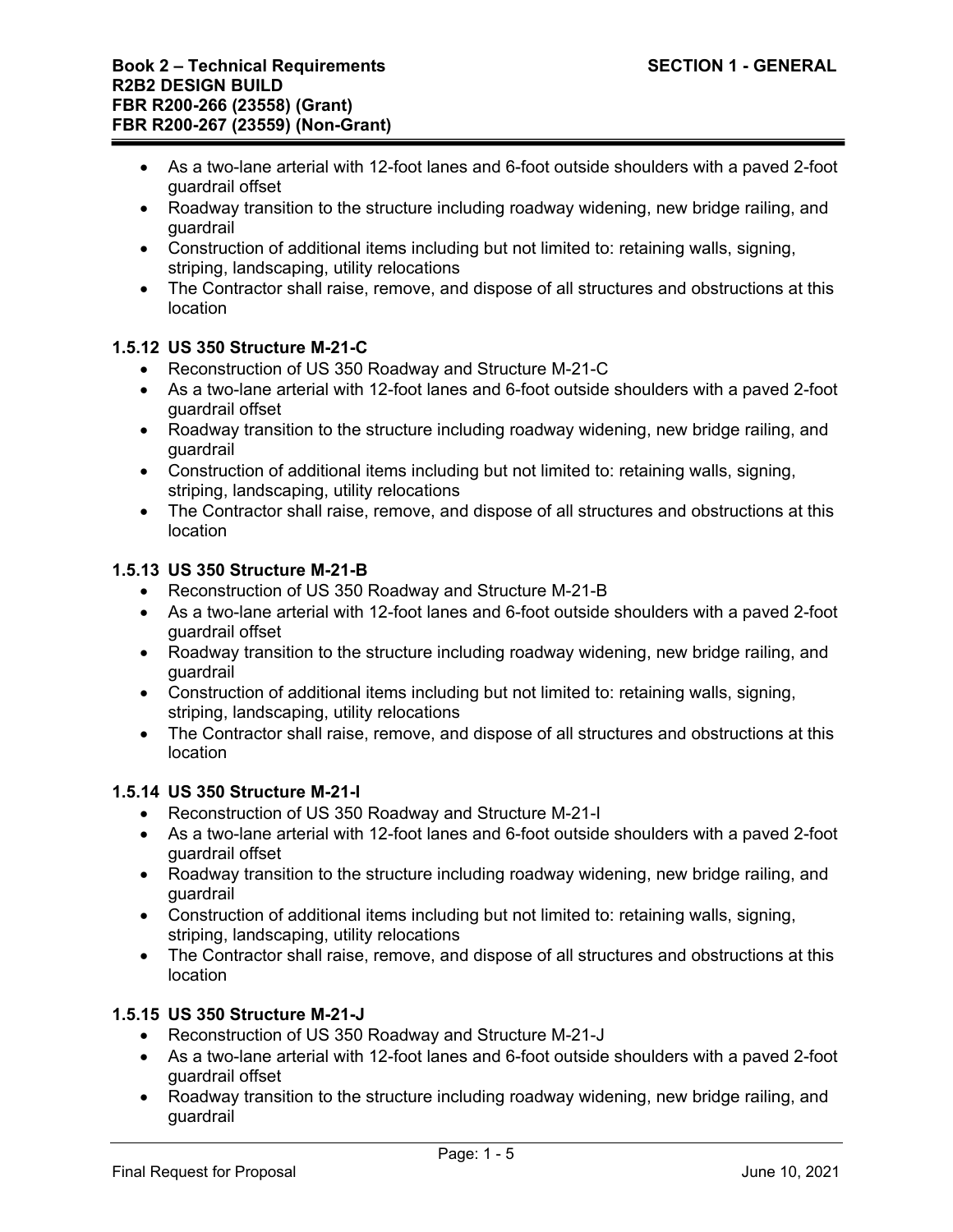- Construction of additional items including but not limited to: retaining walls, signing, striping, landscaping, utility relocations
- The Contractor shall raise, remove, and dispose of all structures and obstructions at this location

## **1.5.16 US 350 Structure M-22-Y**

- Reconstruction of US 350 Roadway and Structure M-22-Y
- As a two-lane arterial with 12-foot lanes and 6-foot outside shoulders with a paved 2-foot guardrail offset
- Roadway transition to the structure including roadway widening, new bridge railing, and guardrail
- Construction of additional items including but not limited to: retaining walls, signing, striping, landscaping, utility relocations
- The Contractor shall raise, remove, and dispose of all structures and obstructions at this location

### **1.5.17 US 350 Structure M-22-U**

- Reconstruction of US 350 Roadway and Structure M-22-U
- As a two-lane arterial with 12-foot lanes and 6-foot outside shoulders with a paved 2-foot guardrail offset
- Roadway transition to the structure including roadway widening, new bridge railing, and guardrail
- Construction of additional items including but not limited to: retaining walls, signing, striping, landscaping, utility relocations
- The Contractor shall raise, remove, and dispose of all structures and obstructions at this location

Reference Documents illustrate the Basic Configuration as well as the AREs and are provided solely for the Contractor's reference and are without representation or warranty by CDOT. Regardless of the level of completion or suitability of any portion of Reference Documents, the Contractor shall be solely responsible for all Project design and construction elements. CDOT shall have no liability or obligation as a result of design work contained in the Reference Documents. Reference Documents are provided solely for Proposers' reference and are without representation or warranty by CDOT, unless specifically stated otherwise in Book 1.

Reference Documents may represent differing levels of completion throughout the limits of the Project. The Contractor shall be obligated to revise this information accordingly in order to meet the requirements of the Contract Documents.

# **1.6 Additional Requested Elements**

The following AREs are identified as elements of the Project that may be incorporated into the Basic Configuration as part of the Contractor's Proposal.

### **1.6.1 US 24 Structure I-17-X**

- Reconstruction of US 25 Roadway and Structure I-17-X
- As a two-lane crossover with 12-foot lanes and 8-foot outside shoulders
- Roadway transition to the structure including roadway widening, new bridge railing, and guardrail